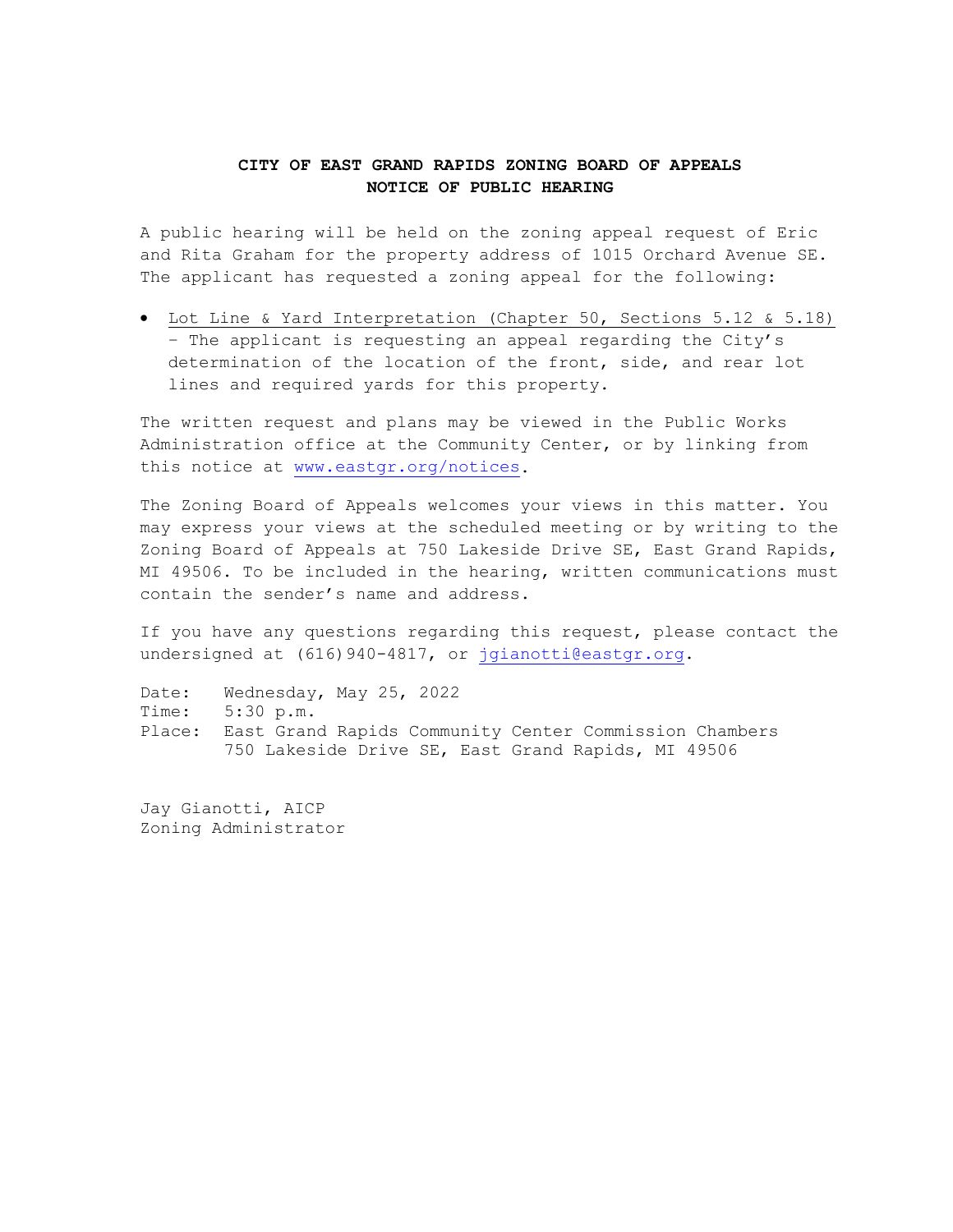

**ZONING APPEAL** 1015 ORCHARD AVENUE, S.E.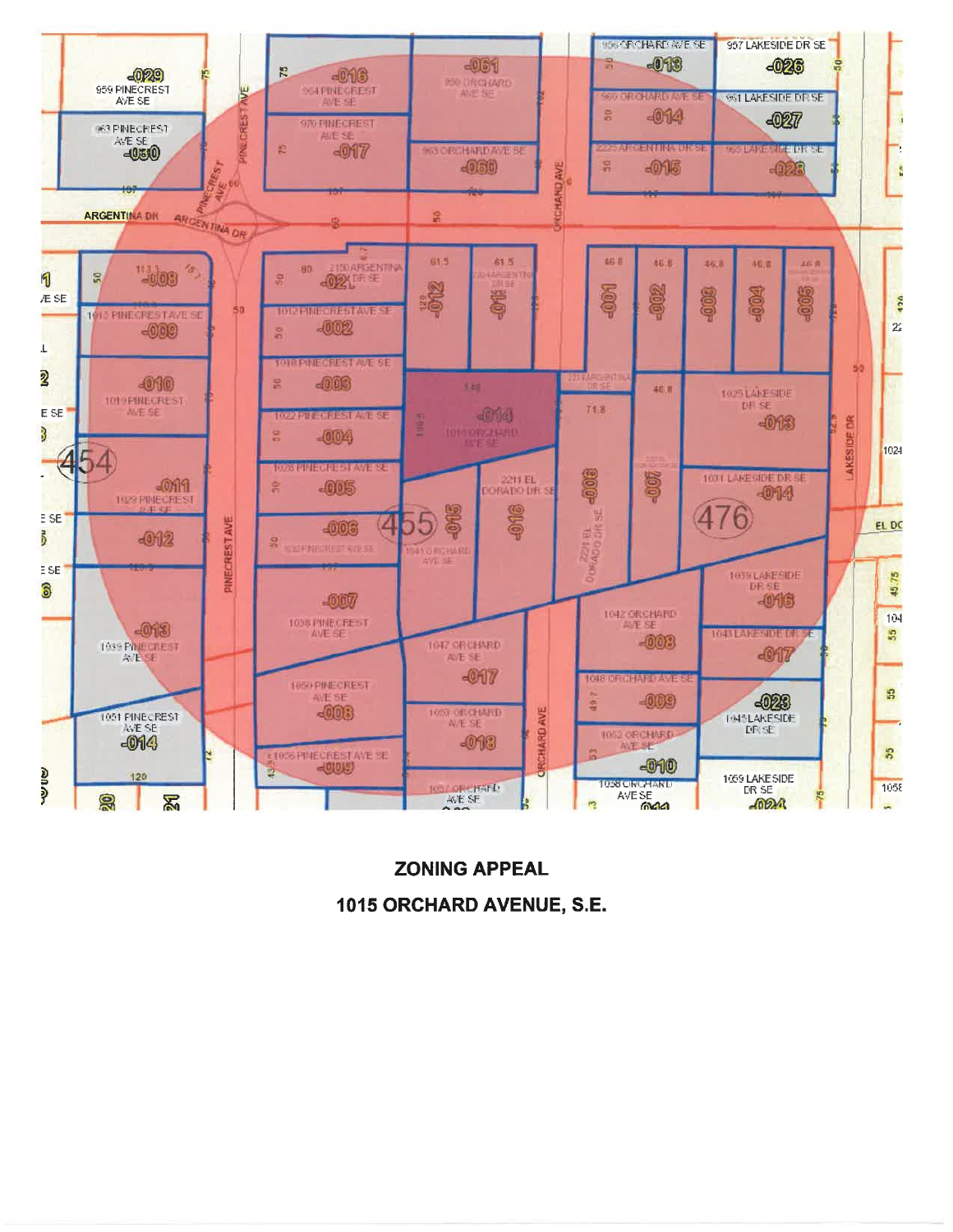## Narrative for 1015 Orchard (Parcel 41-14-33-014)



- A) The homeowners are appealing the decision of changing the front side to be north from the east side.
- B) I am requesting the original permitted east side to continue to be the front side. In the definition section, the corner lot has a provision that the front side can be the original permit side and I would like for that provision to be applied to me. There is only two other lot with this configuration in East Grand Rapids, 2633 Frederick and 2465 Indian Trails, both were redeveloped in 2004. These lots are two to three times larger than 1015 Orchard, and both were allowed to keep their original permitted front side. Because there are only three lots in East Grand Rapids with this configuration, this request will not be encountered again. This situation was not caused by the homeowner because this land was developed in 1909 with the east side being the front. Also, there was a land split in the 1950's and the split was not documented. This lot is not a rectangular and so the setbacks that are being proposed causes a hardship of designing a house because most of the lot is too narrow. The land has been up for sale since the beginning of February and there has interest by multiple buyers, but when the potential buyer talks to an architect with the setback change, they all come back say that they are not interested.

Eric and Rita Graham

2204 Argentina

 $(616) 881 - 6055$ 

 $2$  be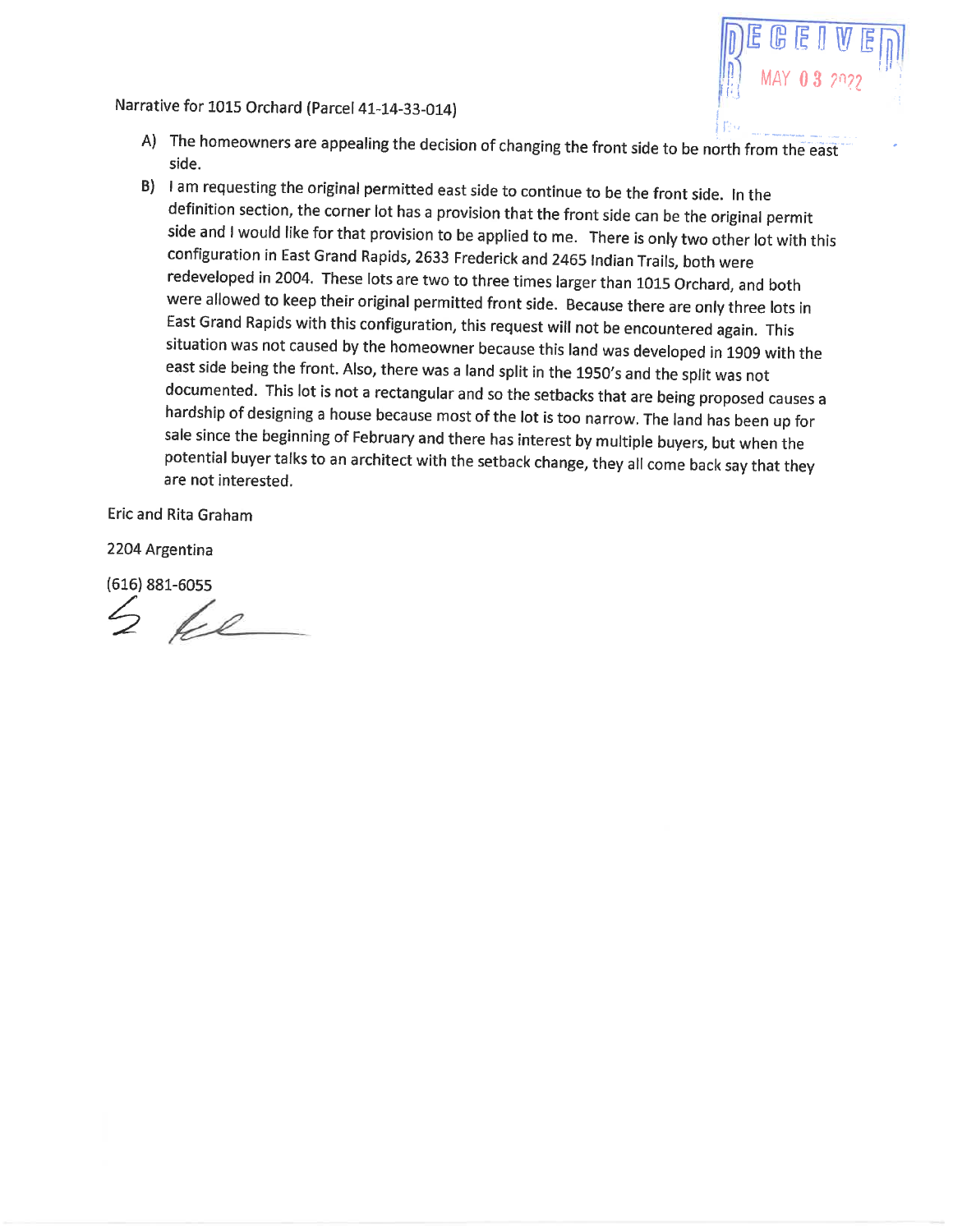Project No.120469 Date: May 23, 2012

For: Graham, Eric 2204 Argentina SE Grand Rapids, MI 49506

B

Ň

Prop. Address: 1015 Orchard SE

## LEGAL DESCRIPTION

Lot 23, except the Southerly 120 feet thereof, Masonic Home Second Addition to<br>the City of East Grand Rapids, Kent County, Michigan, according to the recorded plat thereof.